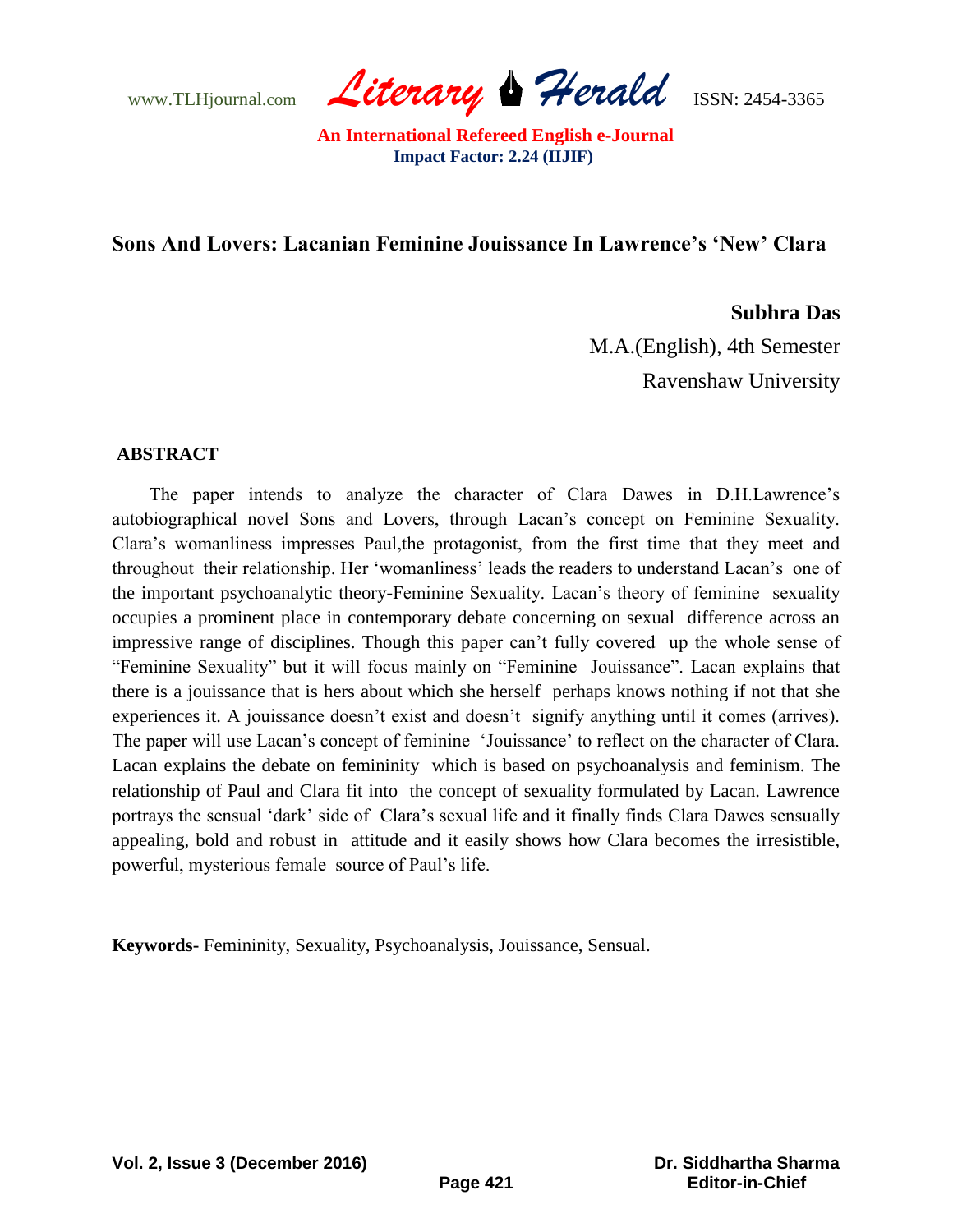www.TLHjournal.com *Literary Herald*ISSN: 2454-3365

# **Sons And Lovers: Lacanian Feminine Jouissance In Lawrence's 'New' Clara**

### **Subhra Das**

M.A.(English), 4th Semester Ravenshaw University

Sons and Lovers is generally considered Lawrence's autobiographical, indeed "psychological" novel in which we can see both the reflections of Freud's "Oedipal" instinct and representation of Lacan"s psychoanalytic thesis. In the novel, Lawrence describes his youth, dwelling on his relationship with his mother and the problematic bond she cultivated between herself and her son, a bond which is presented in the novel as a source of great confusion and pain for the hero of the story, young Paul Morel, especially regarding his sexuality. This confusion and pain leads Paul to find out the real him and incidentally he meets Clara Dawes, the sensual and passionate woman who beautifully stands for Lacan's concept of feminine sexuality. Lacan evaluates this concept in order to represent each and every sides of a female"s thoughts regarding her sexual life. He explains that the woman however flawed, are by their nature the guardians of real life: life in the body; life in emotion and feeling; the preservers of the deep mysterious human resources that can lead to regeneration. Lacan"s feminine sexuality doesn"t justify about what a woman is but it shows her psychic condition of her mind and the unconsciousness state of herself. And it immediately establishes the framework within which the whole question of 'female sexuality' can be understood. As Freud put it:

"In conformity with its peculiar nature, psycho-analysis does not try to describe what a woman is- that would be a task it could scarcely perform- but sets about enquiring "how she comes into being'." (qtd.in Jacques Lacan  $\&$  The Ecole Freudienne : Feminine Sexuality, 4)

 David Herbert Richard Lawrence was born in Eastwood, Nottinghamshire, England, on September 11.1885, the son of coal miner Arthur Lawrence and school teacher Lydia Beardsall. A novelist, critic, and poet known for writing about the conflicts between men and women, Lawrence derived much of his material from his childhood. Much of Lawrence"s writing addresses the intersections between sexual desire and class identity and the consequences of denying the wants of one"s animal self. By explicitly depicting human sexuality in his novel, Lawrence flouted the moral conventions of the genre and of the society, and his notoriety grew.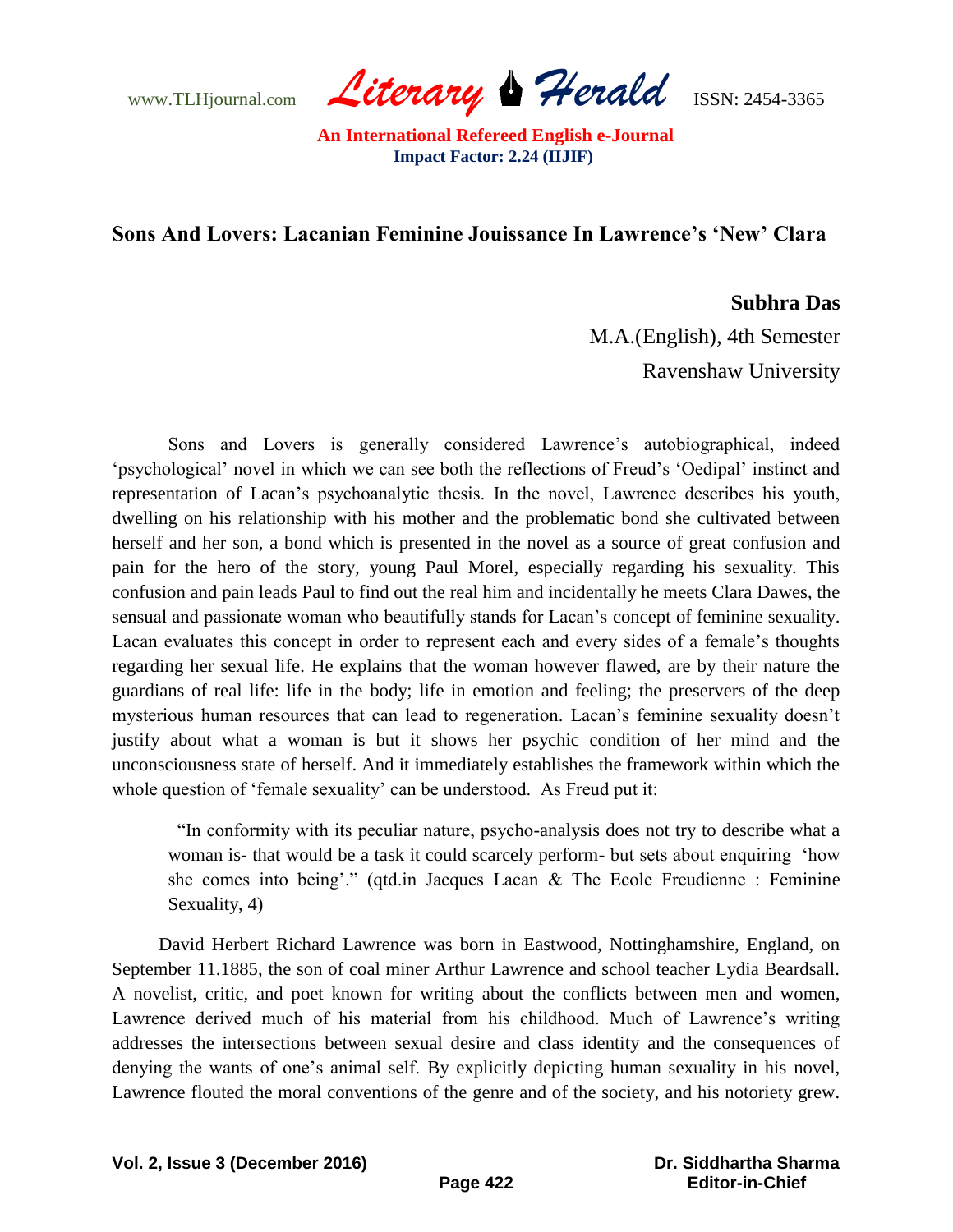www.TLHjournal.com *Literary Herald*ISSN: 2454-3365

Lawrence argued that modern society had somehow come to be dominated by mental consciousness and so was largely unconscious of its own desires. He wrote about his theories of human behavior in Psychoanalysis and Unconscious (1921) and Fantasia of the Unconscious (1922), along with the theories about male-female relationships. His controversial novel, Lady Chatterly"s Lover (1928) ,was accused of being obscene and pornographic, and its publishers were taken to court. Subsequent novels and critics cemented his reputation as an enemy of bourgeois morality. At the time of his death, his public reputation was that of a pornographer who wasted his considerable talents. E.M.Forster, in an obituary notice, challenged this widely held view, describing him as the greatest imaginative novelist of our generation.

Lawrence's handling of the important female characters in the novel is intimately connected with the feminine unconscious. This unconsciousness reflects in the female characters like – Ursula and Gudrun in Women In Love, Lady Daphne in The Ladybird, or Kate in The Plumed Serpent. In Sons and Lovers, his most famous and autobiographical novel, Lawrence brings out the unconscious side of every female character. Mrs. Morel is the embodiment of a mystery far more complex and perilous than all the other women in the novel. But, Lawrence also puts his effort in describing another two major women characters – Miriam and Clara. Miriam stands for spirituality but Clara represents the sexuality, the sensual dark side of human nature. Clara is the "flesh". Lacan made the observation in Seminar XX,Encore, that woman dwells on the dark side of God who is weighty and fecund. And, it will not wrong to say that – Lacan's concept of 'feminine jouissance' perfectly suits Clara's character.

 Jacques Lacan, the French philosopher, in his Seminar XX, Encore, represents the cornerstone of his work on the themes of sexual difference, knowledge, jouissance, and love. Historically, Seminar XX has been known to many readers as Lacan"s treaties on feminine sexuality. The chapters presented in Feminine Sexuality have come to occupy a prominent place in contemporary debate concerning sexual difference across an impressive range of disciplines.

 Lacan adapted the theories of language from Saussure and Benveniste to outline a theory of feminine sexuality. The role of Language in all of this is pivotal; as Freudian psychoanalysis had initially borrowed notions from medicine and biology to strengthen its conceptual purchase on the human psyche and sexuality, so Lacanian psychoanalysis borrows from the study of structural linguistics so as to further its engagement with the unconscious processes of subject formation. In investigating the structure and operations of language, Lacan is also intrigued more generally with the power and structuring principles of the larger category of the symbolic. In the words of Fink: "Men and women are defined differently with respect to language, that is, with respect to the Symbolic order".(qtd.in Lacan, the meaning of the phallus and the "sexed" subject, 61). Lacan suggests that the symbolic plays a significant role in the development of feminine sexuality. In this concept, Lacan explains a lot about Feminine Jouissance. In French, Jouissance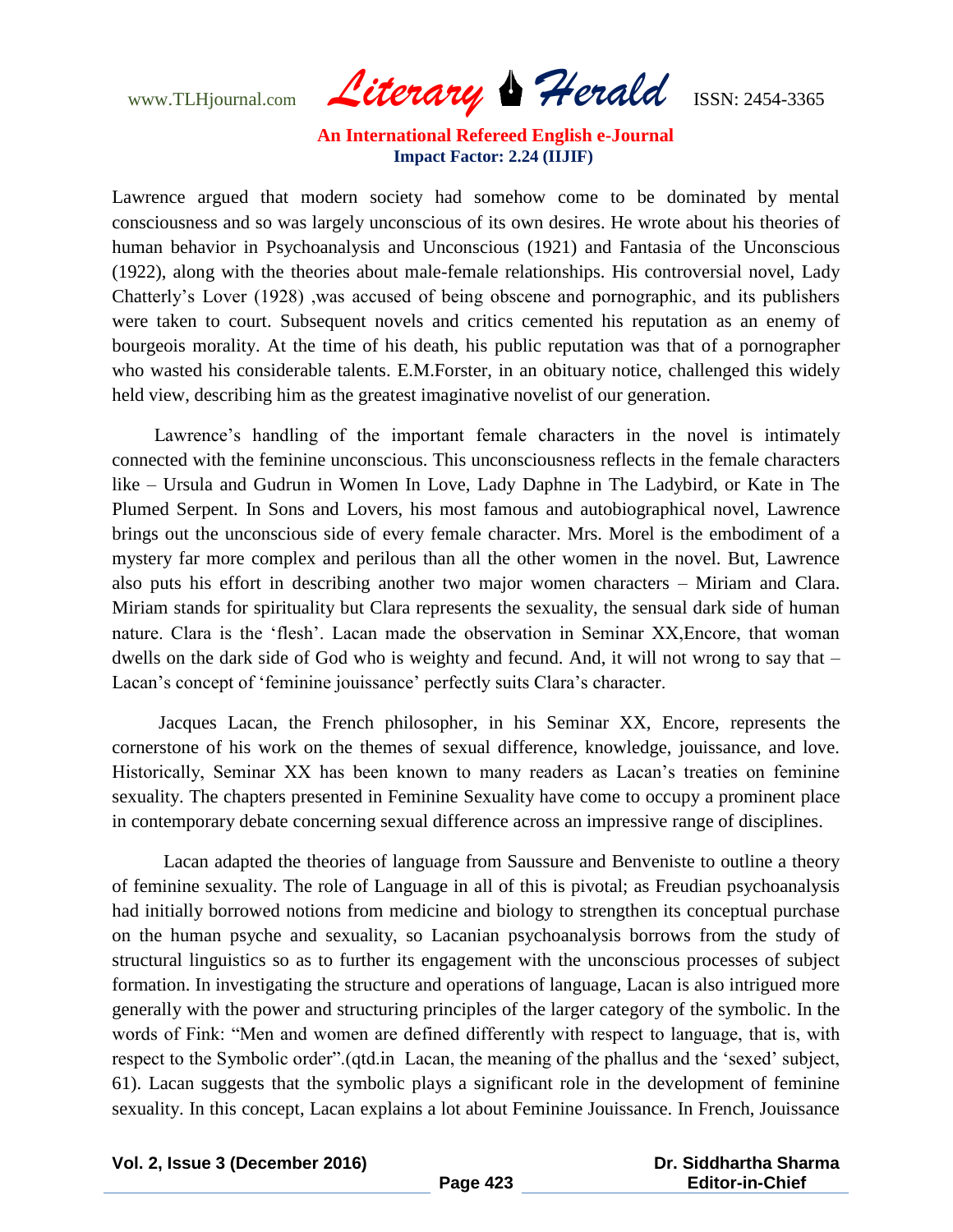www.TLHjournal.com *Literary Herald*ISSN: 2454-3365

means "enjoyment", in terms both of rights and property, and of sexual orgasm. Poststructuralism has developed the latter sense of jouissance in complex ways, so as to denote a transgressive, excessive kind of pleasure linked to the division and splitting of the subject involved. Lacan considered that jouissance is essentially phallic, meaning that it does not relate to the other as such. In his Seminar XX or Encore, however, Lacan introduced the idea of specifically feminine jouissance, saying that women have –

"In relation to what the phallic function designates of jouissance, a supplementary jouissance…a jouissance of the body which is…beyond the Phallus." (qtd .in Reading Seminar XX: Lacan's Major Work on Love, Knowledge, and Feminine Sexuality, 18).

This feminine jouissance is ineffable, for both women and men may experience it but know nothing about it. The woman who is situated on the feminine side can testify to the experience of another jouissance. She can reveal herself as experiencing such a jouissance, but she can"t say anything about it. Lacan refers that woman is the symptom of man –Lacan tells us precisely because she can"t promise him the unity that he expects from her and that he hopes to reach through her.The fusion of another with her would realize the one. But as Lacan tells us:

 "One can only get pleasure from one part of the body of the other, for the simple reason that one has never seen a body curl itself up, to the point of inclusion and devouring, around the body of the other. That is the reason why we are reduced to a simple little embrace, like that, to grabbing a forearm or anything else – ouch! Getting pleasure (jouir) has this fundamental property: that it is, in effect, the body of one who gets pleasure from a part of the body of the other."(qtd.in What is a Woman and What is Feminine Jouissance in Lacan, 5).

 A woman is not an object more than a man is. She herself is concerned about an object. On the one hand, she takes on the role of semblance and attracts a man to her by posing as the object of his desire. On the other hand, she herself looks for a sign of the presence of her object in a man. Woman also has access to a supplementary, feminine jouissance, beyond the phallus, a jouissance that can"t be named, nor conceptualized, nor explained. Woman has the possibility of a supplementary sexual jouissance – they may enjoy sexually beyond the limit of a simple orgasm; they may show intimacy more easily than a man who knows, consciously or not, that women are "crazy",("pas toute crazy" – according to Lacan). Lacan made the observation in Seminar XX that woman dwells on the dark side of God who is weighty and fecund. To believe in the impossible, in the real, is weighty. By dwelling close to nothing, women are closer to the real than are most men.

 Lacan points out that this jouissance can be referred as hommosexual. To enjoy in this way, reducing one's partner to object, is to enjoy like a man – that is, in the sense of someone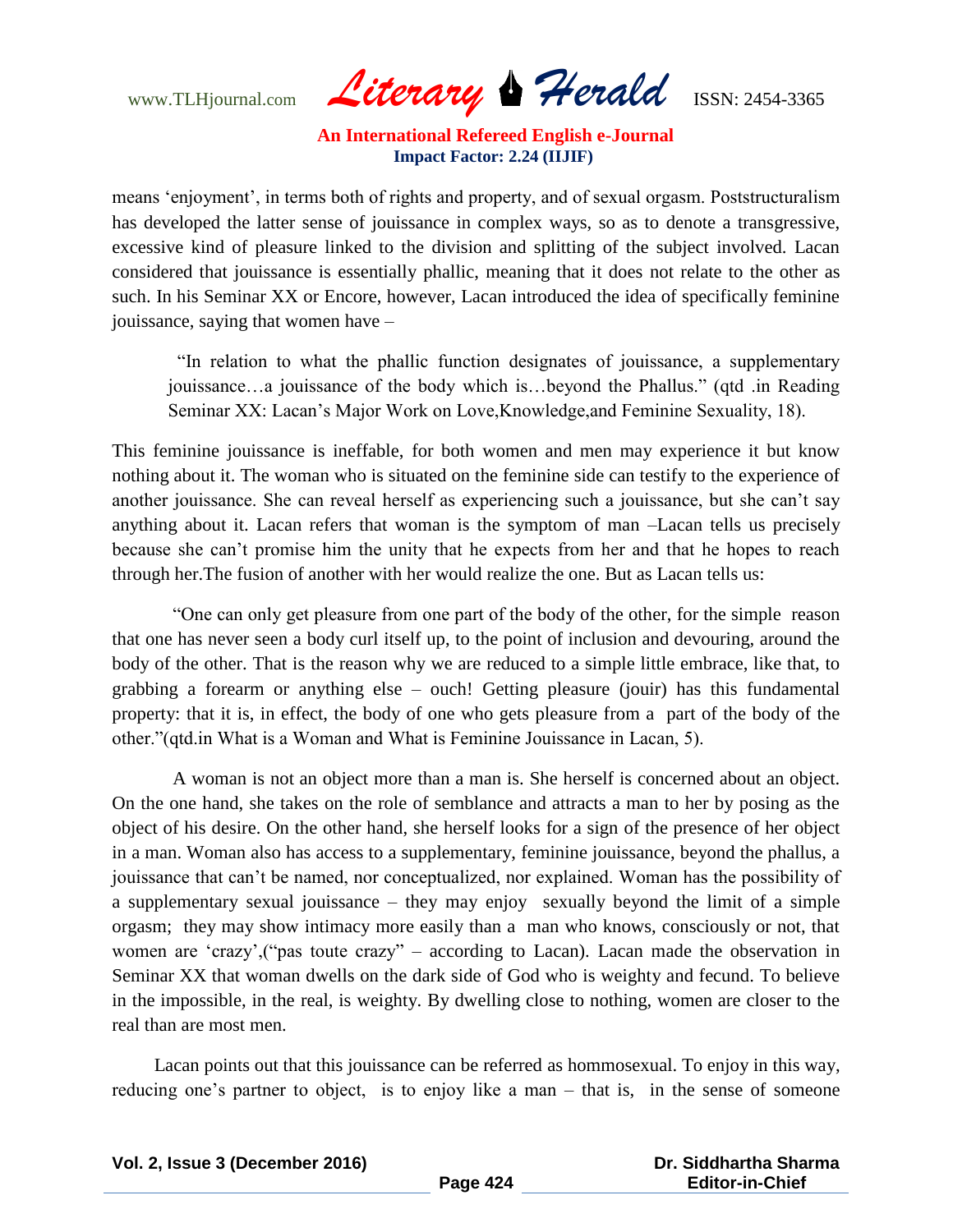www.TLHjournal.com *Literary Herald*ISSN: 2454-3365

characterized by masculine structure. Lacan even makes a pun here, saying that this kind of jouissance is hommosexual, spelling it with two m's, 'homme' being the term for man in French. Regardless of whether one is male or female(those are biological terms), to enjoy in this way is to enjoy like a man.

 It is clear that, women know about man"s symptom regarding her own sexual attractions, even if they do not know they know. Women know they have something men want even if they do not know for sure what this is. Both men and women confuse the semblance, with sexual desire. Woman knows that the man is caught in the infinite limitations of desire, while she knows that desire concerns something more, the void in being. Sex concerns the impossible search for the infinite. One could even call this the human search for the infinite. So, "woman is not only man"s symptom of the infinite impossibilities of desire, but of his confusion between the semblance and the real".(qtd.in The Sinthome 14 , 9)

 In Feminine Conditions of Jouissance, Genevieve Morel takes up more specifically one of the controversial aspects of Freud"s account of sexual development – the function of castration – in order to articulate its role in Lacan"s discussion of feminine conditions of jouissance. Lacan"s own account has been the target of much scrutiny and criticism, as he maintains the language of both castration and the phallus in his theory of sexuation. In her discussion of what psychoanalysis has to offer regarding the ways in which a woman(a feminine subject)experiences jouissance with a man (a masculine subject), Morel focuses in particular on the condition of jouissance that Lacan describes as the figure of the "castrated lover" or "dead man".(qtd.in Reading Seminar XX: Work on Love, Knowledge, and Feminine Sexuality, 8). Her argument engages Lacan"s claim that the phallic function and castration are required for a woman to experience jouissance in relation to a man. Morel demonstrates the role of castration and the phallic function in women"s sexual jouissance by elucidating the rather complicated set of structural relations between the feminine subject, her sexual partner, and the symbolic other that Lacan presents in Guiding Remarks for a Convention on Feminine Sexuality. In "Guiding Remarks", Lacan discusses that there are two modes of possible jouissance in womenphallic(sexual) jouissance and Other jouissance, the latter being related to the real or the "God" face of the other. Thus, Lacan sets the concept of jouissance. Jouissance is used here to refer to that moment of sexuality which is always in excess, something over and above the phallic term which is the mark of sexual identity.

 Clara is a portrait of the modern early twentieth century woman who combines a number of significant characteristics: she is intensely attractive, though not always aware of her power; she is fiercely independent, considering herself as a woman apart from her class, and a woman of passion. Yet, she is also "a sleeping beauty", a "dormant woman", the "femme incomprise"(P 361) who never had the real thing which would fertilize her soul and help her accomplish the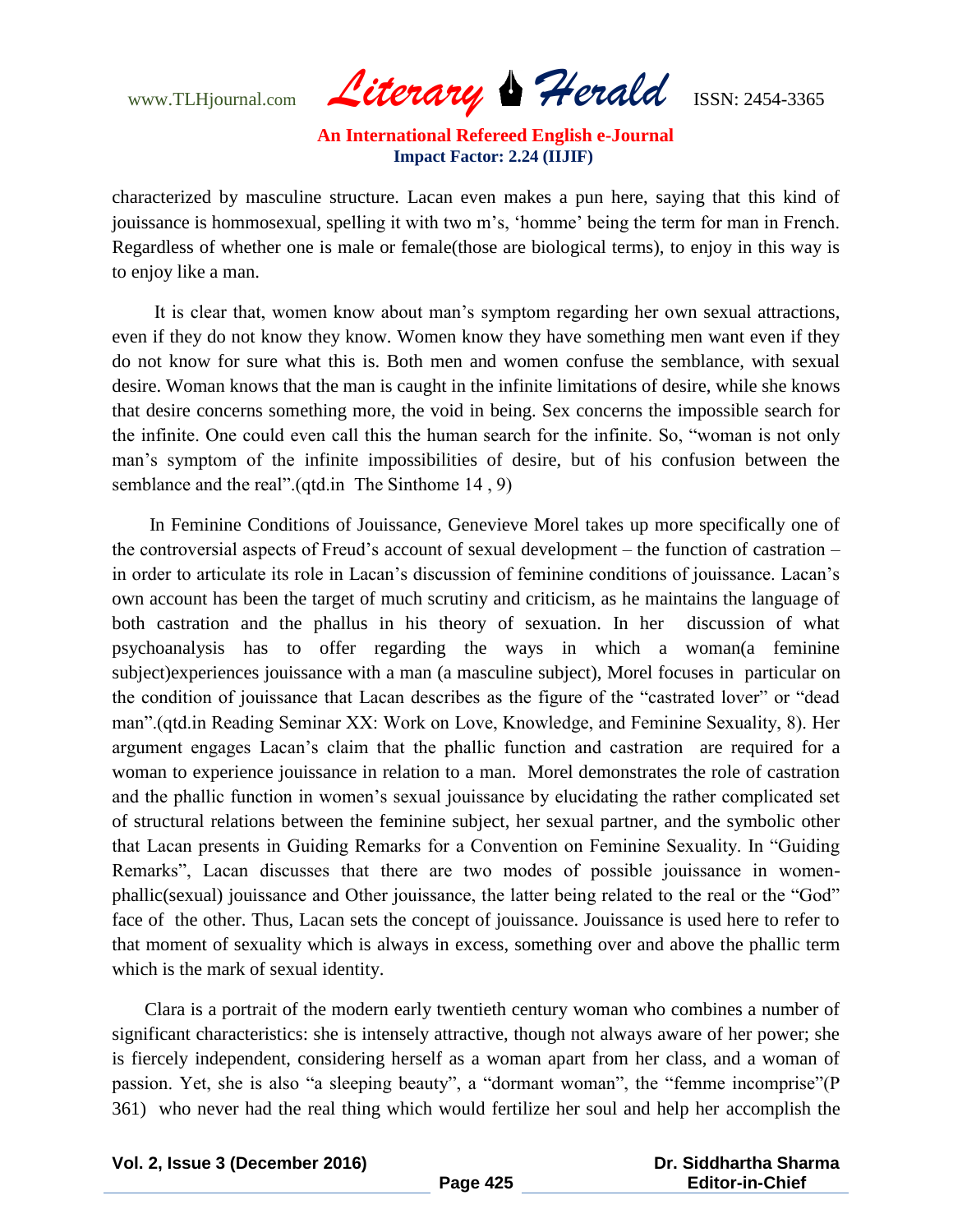www.TLHjournal.com *Literary Herald*ISSN: 2454-3365

sacred mission to serve the instinct. Paul sees her through mystified eyes, as another lost goddess who needs to awaken to her sacred female self and experience "the real, real flame of feeling through another person"(P 361-2). At first, Clara comes across as a hard feminist who, if she"d been born a few decades later, might've burned a lot of bras. Among all the women characters in Lawrence's Sons and Lovers, he portrays the character of Clara most sensual, appealing and full of desire. Clara is clearly a girl who"s ahead of her time. You might call her a rebel without a cause, because she"s got a penchant for rebelling against whatever seems normal to most people. But really, she"s just an iconoclast. And may be these qualities of her perfectly fits to the characteristics of woman which Lacan describes in his concept of Feminine jouissance.

 According to Lacan- woman is man"s confusion between semblance and real. This perfectly suits for Paul. Paul feels attracted towards Clara for semblance or her outer look. Clara"s physical charm and sensuality attracts Paul so much that he can"t resist his feelings to her. Full of sensuous female energy, Clara, with her large breasts, heavy, dun-coloured hair and imposing stature, has the magnificence of an ancient pagan goddess:

 "Whenever she was seemed to make things look paltry and insignificant.When she was in the room, the kitchen seemed too small and mean altogether[…]. All the Leivers were eclipsed like candles. Yet she was perfectly amiable, but indifferent, and rather hard."(P 269).

When Paul had to go to Wiley farm to meet Clara he was very excited even though at that stage of his life he was in a relationship with Miriam. Not only was he eager to meet her but "there was something he hankered after", whenever he heard Miriam speaking about Clara he "rouse" and would get "slightly angry"(P 268). When paul entered the parlour the first thing he noticed was "the nape of her white neck, and fine hair lifted from it."(P 269). He feels passionate and his sexual desire provokes him to come closer with Clara.Paul becomes so confuse in Clara"s physicality that he can"t realize the real intention of her about their relationship for some moment.When Paul realizes that Clara doesn"t want to separate from her husband and want a permanent relationship, he disappoints. Here, "semblance" of Clara guards the real self of her before Paul.As Lacan says "she takes on the role of semblance and attracts a man to her by posing as the object of his desire." (qtd.in What is a Woman and What is Feminine Jouissance in  $lacan . 5)$ 

 Lacan argues that – woman"s desire is complicated. She has no idea what actually she wants right now, most of the time. At the very beginning, the desire of Clara towards Paul was more complicated. She didn"t feel for Paul but she liked his company. Though there was no sign of "libido" in attitude of Clara towards Paul but she was much aware of his desires. In the seminar xx, Encore, Lacan observes-"Woman dwells on the dark side of God who is weighty and fecund. To believe in the impossible, in the real, is weighty. By dwelling close to nothing,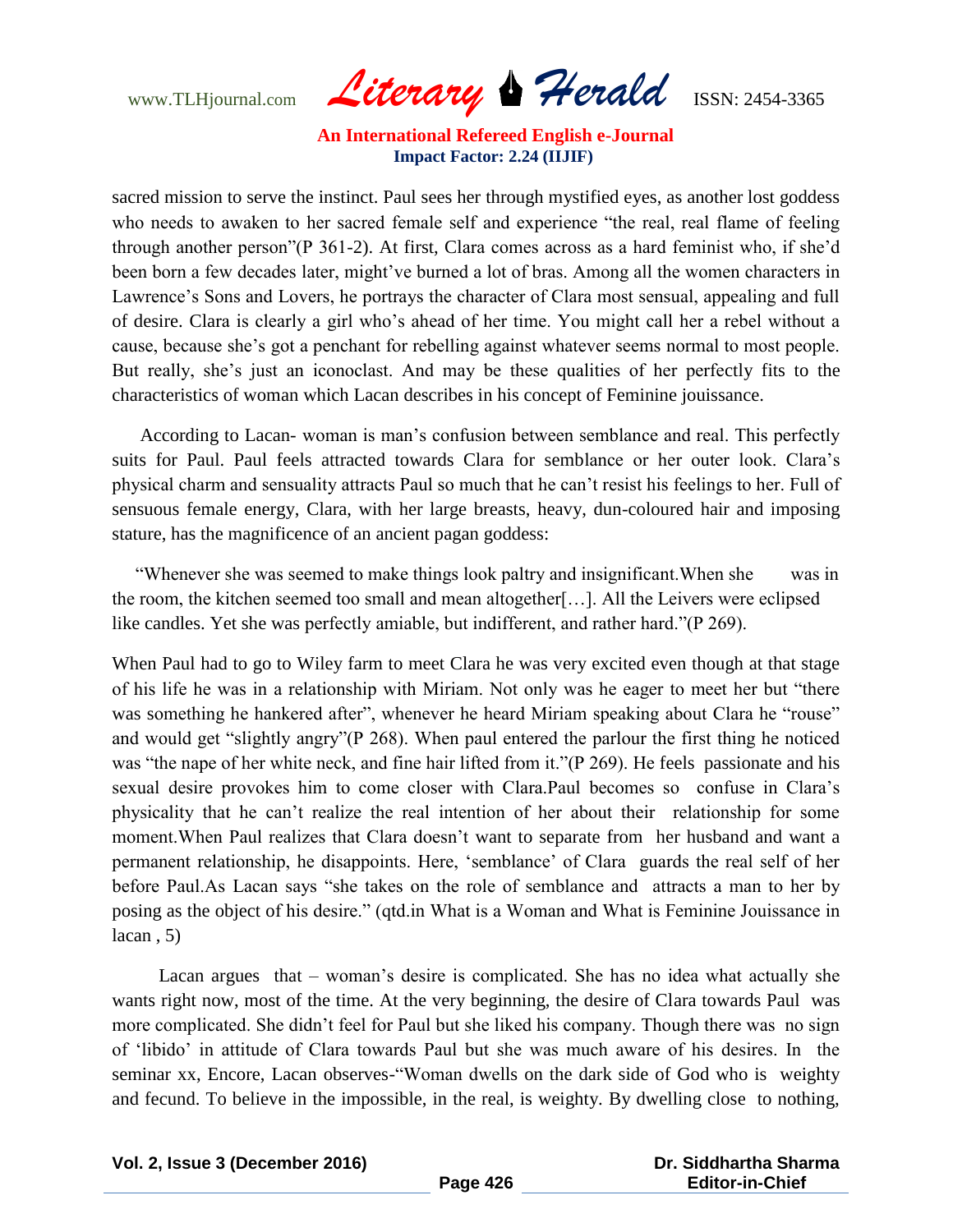www.TLHjournal.com *Literary Herald*ISSN: 2454-3365

women are closer to the real than are most men."(qtd.in The Sinthome 14 , 7) Clara knew that she was much older than Paul that"s why she never shows any feelings for him. But she was unaware of her own "dark" side.Paul thinks that she needs to be awakened to her "dark" but real self. She feels horror for this darkness, this unknown and unfamiliar feminine part of her. She is reluctant to accept her real nature, which Paul thinks he sees so clearly. Her wild instinct, her female consciousness, is bound by civilization: "She seemed denied and deprived of so much. And her arm moved mechanically, that should never have been subdued to a mechanism, and her head was bowed to the lace, that never should have been bowed."(P 375).

The particular meaning of the 'jouissance' i.e. 'enjoyment' comes in front of us throughout the relationship of Paul and Clara. Clara"s "feminine jouissance" reflects when she realizes she also feels same towards Paul as he does. As Lacan states – "women know about man"s symptom regarding her own sexual attractions[…]." (qtd.in The Sinthome 14 , 9)Regarding this statement, it can be said that Clara has the knowledge about Paul"s desire to be united with her physically. Lawrence describes Paul's inner conflict in such way  $\neg$  Paul could not concentrate in her presence because "although she stood a yard away, he felt as if he were pressed against her, and was full of warmth". (P.307). Paul and Clara very soon realized that "they have grown very intimate, unawares", and that there was "a sort of secret understanding between them (P.347).Both of them started falling for each other passionately. Clara"s feminine "jouissance" seems to have no bound when for the first time, they make love.What Lacan describes- "Woman also has access to a supplementary,feminine jouissance, beyond the phallus , a jouissance that can"t be named … nor explained…they may enjoy sexually beyond the limit of a simple orgasm".(qtd.in What is a Woman and What is Feminine Jouissance in Lacan, 5) And it is appropriately suits with Clara. Clara enjoys the pleasure by making love and she realizes that for the first time, she comes across to a new herself. Clara"s psychic state of mind gives her the hint that this "jouissance" is ineffable : she may experience it but know nothing about it. Lacan explains that woman can reveal herself as experiencing such a jouissance, but she can"t say anything about it.

 Clara belongs to the dark – as the flesh and the body is the dark, passionate other of human existence – and her dark side is actually an important part of the attraction Paul feels for her.Through her,Paul is baptized in the Flesh and encounters the elemental feminine nature. Clara represents an inert form of deep instinctual life; she is endowed with an untamed female power and thus,Clara stands as an incarnation of the eternal woman. Lawrence had narrowed this significance of hers, and represented her as the unknowable female force.

D. H. Lawrence's "Sons and Lovers" reflects the psychoanalytic aspects of various characters and Lawrence also gives us the hints about female sexuality throughout his female characters. The character of Clara as Lawrence portrays in his novel, perfectly stands for the

**Vol. 2, Issue 3 (December 2016)**

 **Dr. Siddhartha Sharma Editor-in-Chief**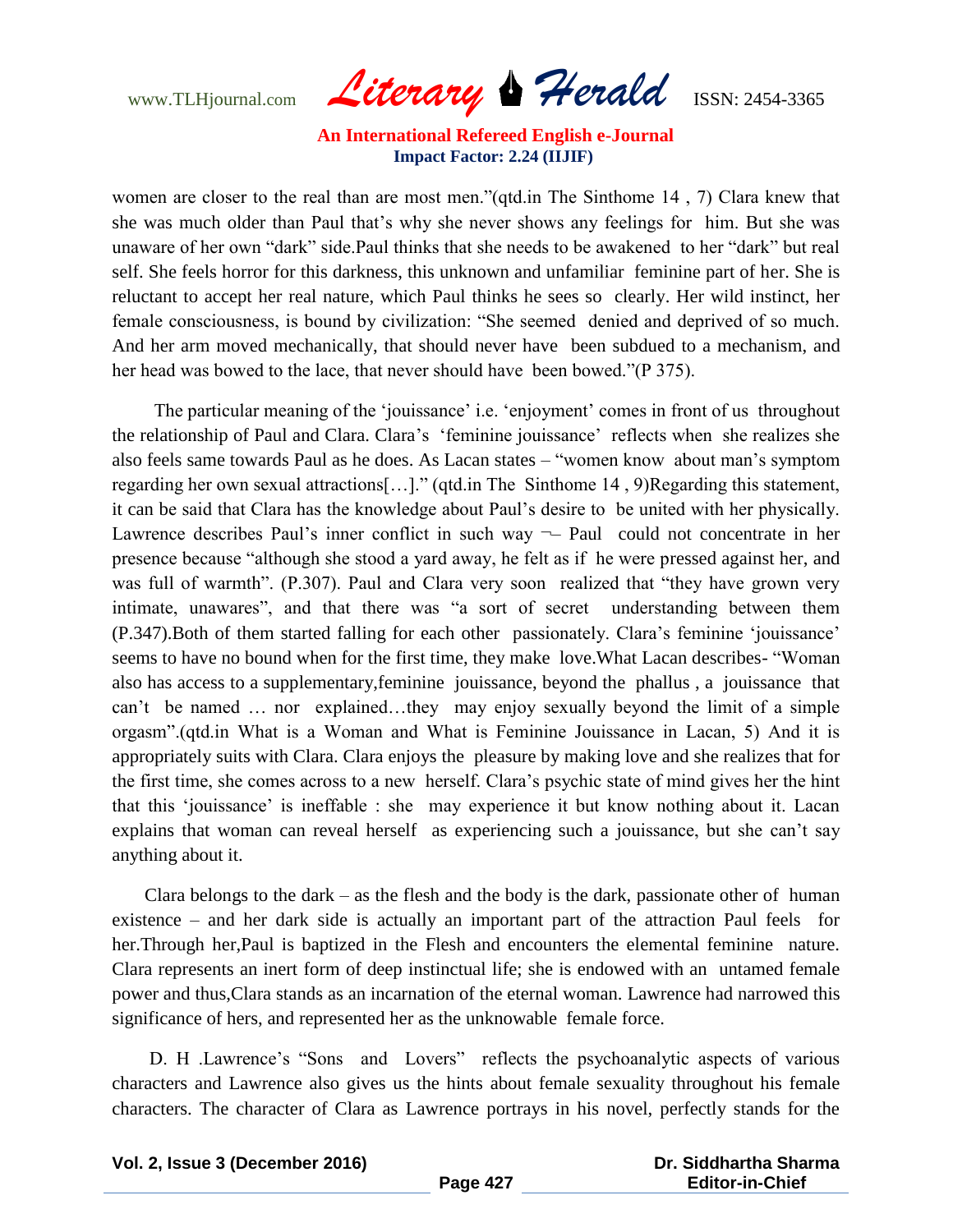www.TLHjournal.com *Literary Herald*ISSN: 2454-3365

concept of Lacan"s feminine jouissance. Lawrence portrays her character as a supreme woman of twentieth century and she resembles the criteria of new woman. Clara always leads in her relationship to others, as Lacan also shows in his theory that women in every situation want to lead and they enjoy their leadership very much.Clara and Paul's relationship doesn't work out because Paul possesses much. That"s why she likes to stay back with her husband, Baxter. Despite all her cynical talk and feminist ideals, Clara really just wants to feel needed.

#### **WORKS CITED**

#### **PRIMARY SOURCES:**

Lawrence, D. H. Sons and Lovers. Eds. Helen Baron and Carl Baron. Cambridge: Cambridge University Press, 1992. Print.

#### **SECONDARY SOURCES:**

Nayar, Pramod K. Contemporary Literary and Cultural Theory. Pearson Publication, 2010. Print.

Selden, Raman. A Readers Guide To Contemporary Literary Theory,(5th Edition).Pearson Publication, 2005. Print.

Barnard Suzanne and Bruce Fink. Eds. Reading Seminar XX: Lacan"s Major Work on Love, Knowledge, and Feminine Sexuality. State University of New York Press: New York.2002.Print.

Fink, Bruce. On Feminine Sexuality: The Limits of Love and Knowledge . Book XX, Encore, W. W. Norton & Company:New York. 1972. Print.

- Goder , Liora. What is a Woman and What is Feminine Jouissance in Lacan? Trans. by Mary Jane Cowles. Summer 2014. Web. 10th October 2016
- Haritatou, Nina. Emotion and the Unconscious: The Mythicization of Women in "Sons and Lovers".2012. Web. 22nd September 2016